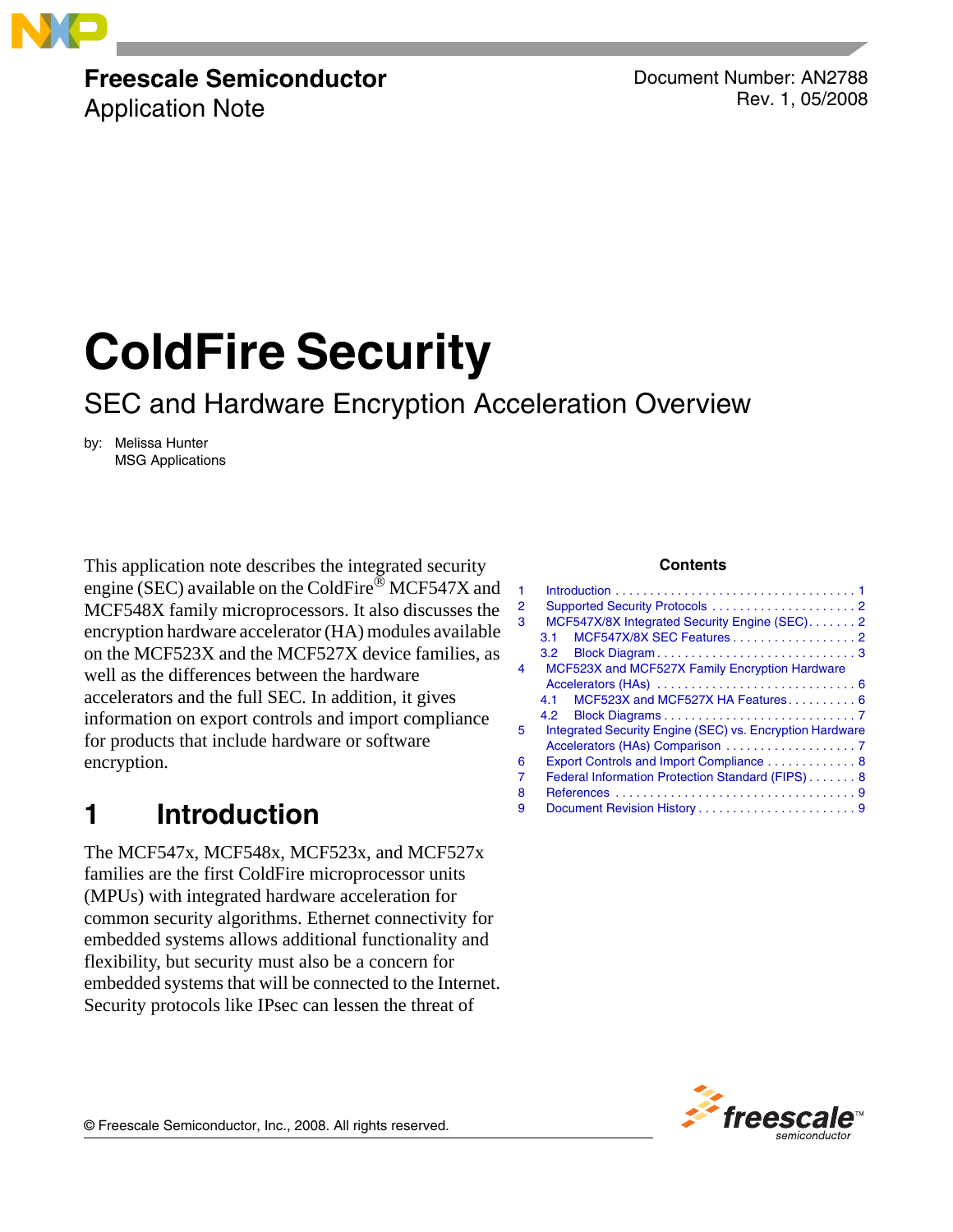

#### **Supported Security Protocols**

hacking or tampering; however, the algorithms used by security protocols require complex math routines that can pose a significant performance drain for a system. Integrated on-chip hardware acceleration for these math routines offloads math-intensive functions from the CPU, leaving more of the CPU bandwidth to remain dedicated to system functions.

# <span id="page-1-0"></span>**2 Supported Security Protocols**

The encryption hardware acceleration on the ColdFire family devices supports a number of common security algorithms that are used as building blocks for higher level security protocols. The hardware modules were designed with support for specific security protocols in mind.

<span id="page-1-3"></span>[Table 1](#page-1-3) lists some common security protocols and the supported algorithms that can be used by the protocol for encryption and authentication services. However, the hardware acceleration is flexible and can be used to support any protocol that makes use of one or more of the supported algorithms, including proprietary protocols.

| <b>Protocol</b> | <b>Encryption/Decryption</b> | <b>Authentication</b> |
|-----------------|------------------------------|-----------------------|
| <b>IPsec</b>    | DES/3DES, AES                | HMAC-MD5, HMAC-SHA-1  |
| <b>SSL/TLS</b>  | DES/3DES, AES, RC4           | HMAC-MD5, HMAC-SHA-1  |
| <b>SSH</b>      | DES/3DES                     | HMAC-MD5, HMAC-SHA-1  |
| <b>SRTP</b>     | <b>AES</b>                   | HMAC-SHA-1            |
| <b>ISCSI</b>    | DES/3DES, AES                | HMAC-SHA-1            |

**Table 1. Supported Security Protocols and Algorithm Usage**

# <span id="page-1-1"></span>**3 MCF547X/8X Integrated Security Engine (SEC)**

The SEC is an integrated security coprocessor available on MCF547X/8X family devices designed to offload computationally intensive security algorithms, such as bulk encryption and authentication, from the MCF547X/8X core. The SEC encompasses hardware accelerators for DES/3DES, AES, ARC4, MD5, SHA, and a hardware random number generator (RNG). It is optimized to process all the algorithms associated with IPsec, SSL/TLS, SSH, SRTP, iSCSI, and SSH.

The ColdFire core accesses the SEC primarily through data packet descriptors using system memory for data storage. When an application requires cryptographic functions, it simply creates descriptors that define the cryptographic function to be performed and the location of the data. The SEC's bus-mastering capability permits the host processor to set up a crypto-channel with a few register writes. Afterwards, the SEC can perform reads and writes on system memory to fetch data packet descriptors and complete the specified tasks.

### <span id="page-1-2"></span>**3.1 MCF547X/8X SEC Features**

SEC features include:

- DEU—data encryption standard execution unit
	- DES, 3DES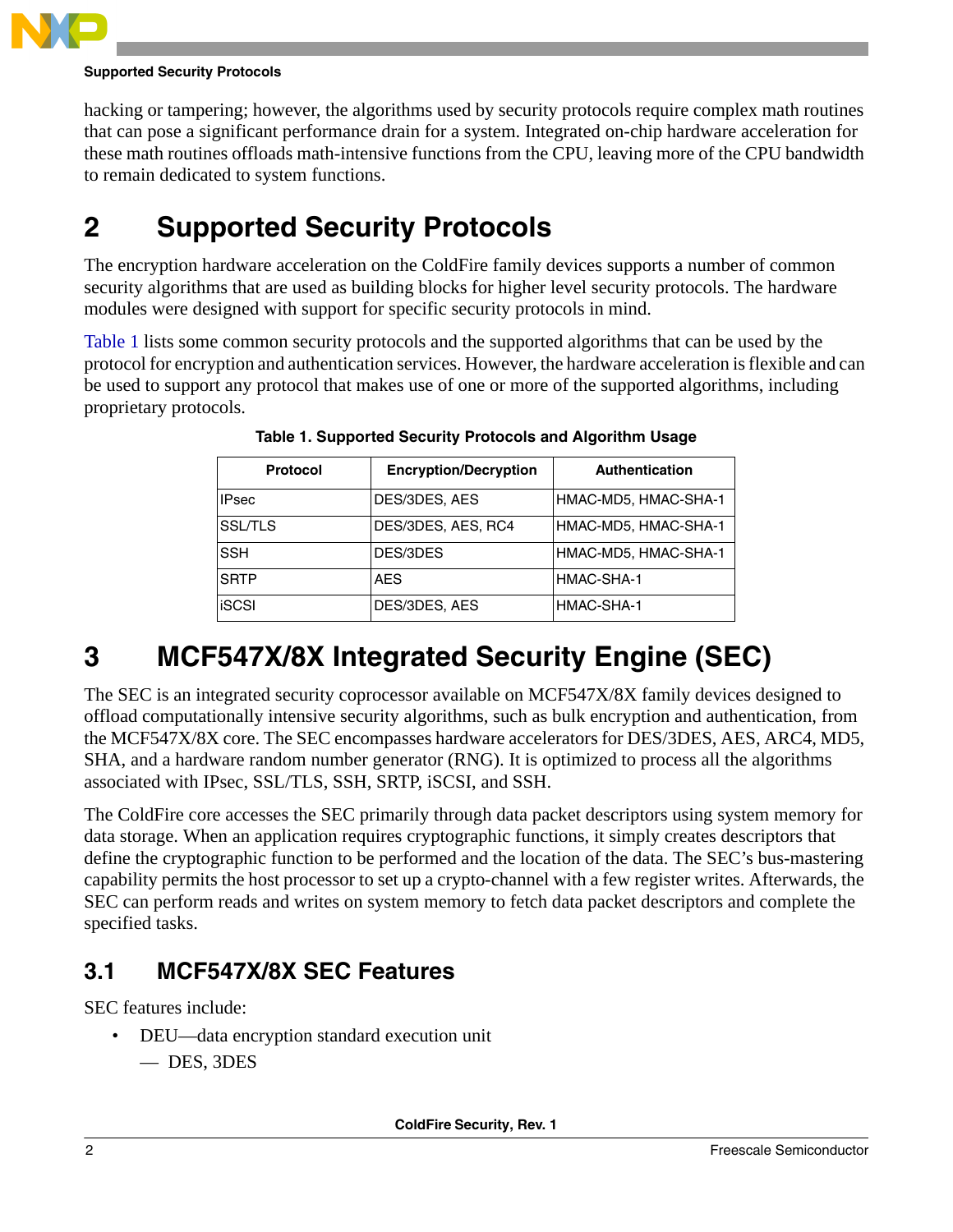#### **MCF547X/8X Integrated Security Engine (SEC)**



- Two key  $(K1, K2, K1)$  or three key  $(K1, K2, K3)$
- ECB and CBC modes for both DES and 3DES
- AESU—advanced encryption standard unit
	- Implements the Rijndael symmetric key cipher
	- ECB, CBC, CCM, and counter modes
	- $-$  128-bit, 192-bit, 256-bit key lengths
- AFEU—ARC four execution unit
	- Implements a stream cipher compatible with the RC4 algorithm
	- 40-bit to 128-bit programmable key
- MDEU—message digest execution unit
	- SHA with 160-bit or 256-bit message digest
	- MD5 with 128-bit message digest
	- HMAC with either algorithm
- RNG—one random number generator
- Master/slave logic, with DMA
	- 32-bit address/32-bit data
	- Up to 133 MHz operation
- Two crypto-channels, each supporting multi-command descriptor chains
	- Static and/or dynamic assignment of crypto-execution units via an integrated controller
- Buffer size of 512 bytes for each execution unit, with flow control for large data sizes

### <span id="page-2-0"></span>**3.2 Block Diagram**

The ability of the SEC to be a master on the internal bus allows the security core to offload the data-movement bottleneck that is normally associated with slave-only cores.

[Figure 1](#page-3-0) shows a block diagram of the SEC module. The bus interface module is designed to transfer 32-bit longwords between the internal bus and any register inside the SEC.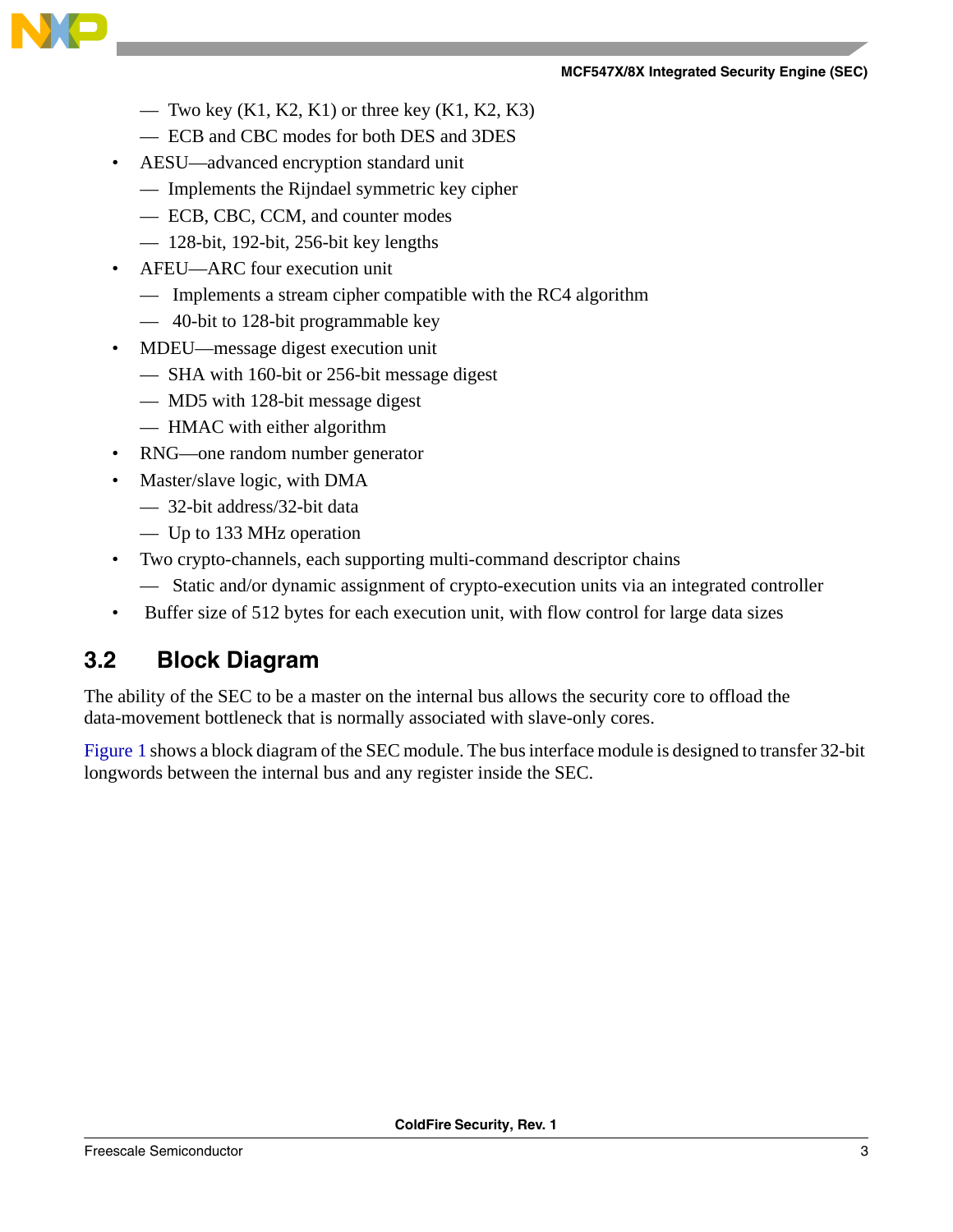

**MCF547X/8X Integrated Security Engine (SEC)**



**Figure 1. SEC Block Diagram**

<span id="page-3-0"></span>A typical operation consists of these steps:

- 1. An operation begins with the write of a pointer to a crypto-channel fetch register that points to a data packet descriptor.
- 2. The channel requests the descriptor and decodes the operation to be performed.
- 3. The channel requests the controller to assign crypto execution units, then fetch the keys, context, initialization vectors (IVs), and data needed to perform the given operation.
- 4. The controller satisfies the requests by assigning execution units to the channel and making requests to the master interface per the programmable priority scheme.
- 5. As data is processed, it is written to the individual execution unit's output FIFO (or in the case of the MDEU, an output register) and back to system memory via the bus interface.

### **3.2.1 Bus Interface**

The bus interface manages communication between the SEC internal execution units and the internal bus. The interface uses the bus master/slave protocols. All on-chip resources are memory-mapped, and the target accesses and initiator writes from the SEC must be addressed on longword boundaries. The SEC will perform initiator reads on byte boundaries and adjust the data (realign the data) to place on longword boundaries as appropriate. Access to system memory is a critical factor in co-processor performance, and the bus interface of the SEC core allows it to achieve performance unattainable on secondary busses.

### **3.2.2 SEC Controller Unit**

The SEC controller unit manages on-chip resources, including the individual execution units (EUs), FIFOs, the bus interface, and the internal buses that connect all the various modules. The controller receives service requests from the bus interface and various crypto-channels, and schedules the required activities.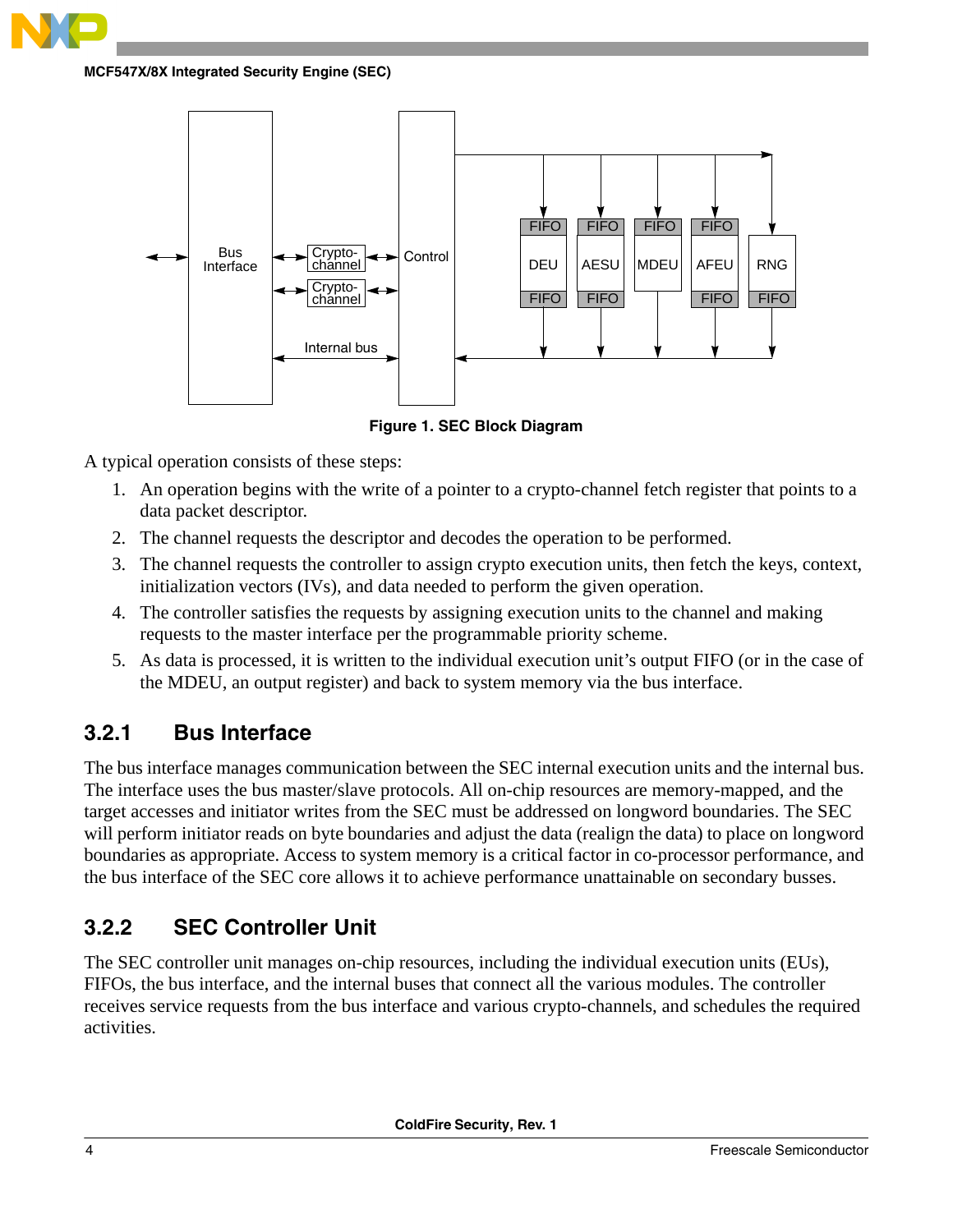

### **3.2.3 Crypto-Channels**

The SEC includes two crypto-channels that manage data and EU function. Each crypto-channel consists of:

- Control registers containing information about the transaction in process
- A status register containing an indication of the last unfulfilled bus request
- A pointer register indicating the location of a new descriptor to fetch
- Buffer memory used to store the active data packet descriptor

Crypto-channels analyze the data packet descriptor header and request the first required cryptographic service from the controller. After the controller grants access to the required EU, the crypto-channel and the controller perform these steps:

- 1. Set the appropriate mode bits available in the EU for the required service.
- 2. Fetch context and other parameters as indicated in the data packet descriptor buffer and use these to program the EU.
- 3. Fetch data as indicated and place in either the EU input FIFO or the EU itself (as appropriate).
- 4. Wait for the EU to complete processing.
- 5. Upon completion, unload results and context and write them to external memory, as indicated by the data packet descriptor.
- 6. If multiple services are requested, go back to step 2.
- 7. Reset the appropriate EU if it is dynamically assigned. Note that if it is statically assigned, an EU is reset only upon a direct command being written to the SEC.
- 8. Perform descriptor completion notification as appropriate. This notification comes in one of two forms—interrupt or header writeback modification—and can occur at the end of every descriptor, at the end of a descriptor chain, or at the end of specially designated descriptors within a chain.

### **3.2.4 Execution Units (EUs)**

Execution unit is the generic term for a functional block that performs the mathematical permutations required by protocols used in cryptographic processing. The EUs are compatible with IPsec, SSL/TLS, iSCSI, and SRTP processing, and can work together to perform high level cryptographic tasks. The SEC execution units are:

- DEU (data encryption standard execution unit) for performing block cipher, symmetric key cryptography using DES and 3DES
- AFEU for performing RC-4 compatible stream cipher symmetric key cryptography
- AESU for performing the advanced encryption standard algorithm
- MDEU for performing security hashing using MD-5, SHA-1, or SHA-256
- RNG for random number generation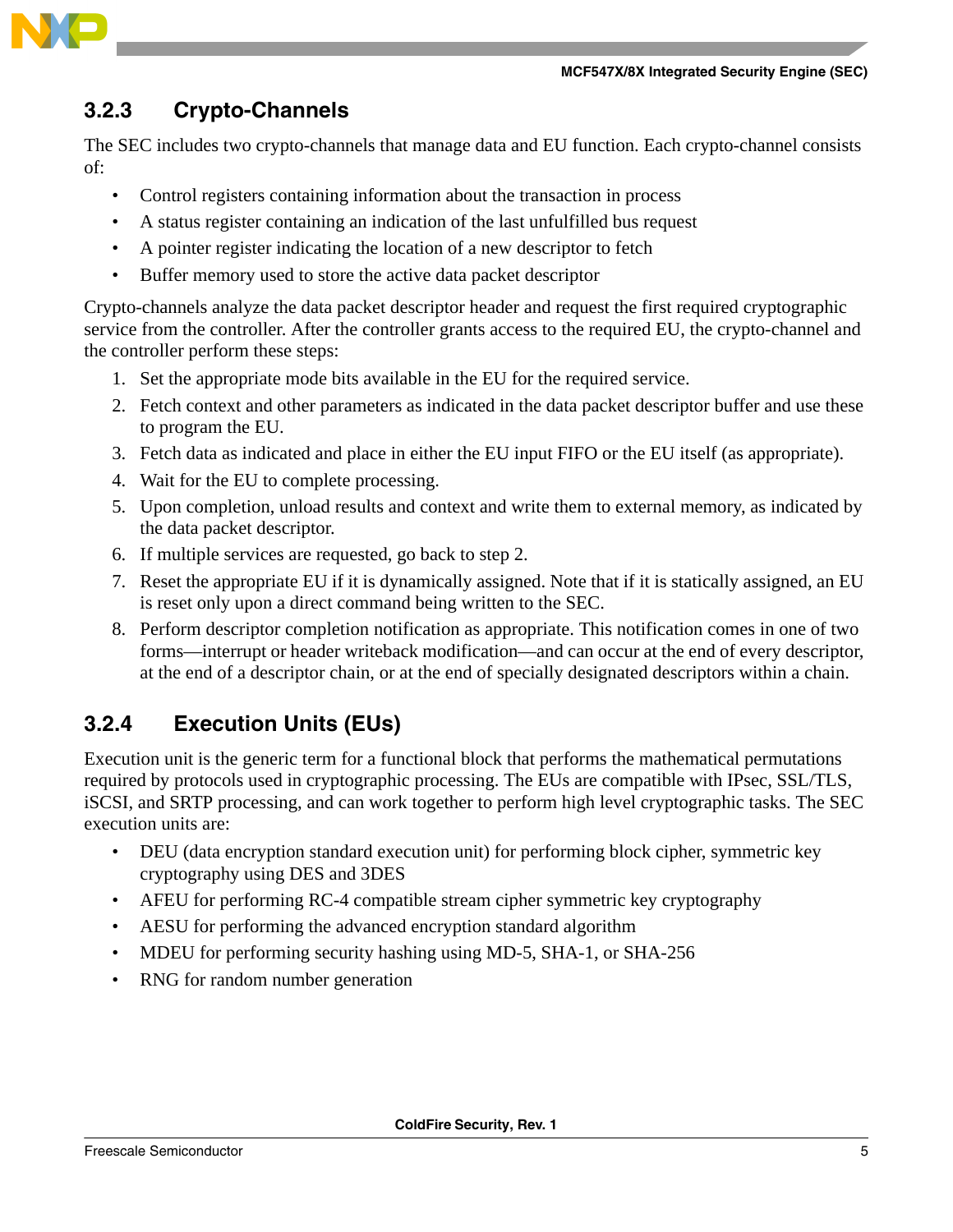

**MCF523X and MCF527X Family Encryption Hardware Accelerators (HAs)**

# <span id="page-5-0"></span>**4 MCF523X and MCF527X Family Encryption Hardware Accelerators (HAs)**

Like the SEC, the encryption hardware accelerators available on the MCF523X and MCF527X family processors are designed to offload computationally intensive security algorithms such as bulk encryption and authentication from the CPU core. However, the hardware accelerators are a scaled-down implementation that is designed to offer the same type of functionality available when using the full SEC. The HAs encompass hardware accelerators for DES/3DES, AES, MD5, SHA, and a hardware random number generator (RNG).

The HAs are programmed directly by the user instead of being programmed indirectly via data packet descriptors. The HAs do not have bus-mastering capability, so CPU intervention is required to load and unload data from the HA FIFOs.

### <span id="page-5-1"></span>**4.1 MCF523X and MCF527X HA Features**

The Symmetric Key Hardware Accelerator (SKHA) supports these block ciphers:

- AES
	- $-$  128-bit key
	- Electronic Code Book (ECB), Cipher Block Chaining (CBC), and Counter (CTR) cipher modes
- DES
	- 64-bit key (with parity)
	- ECB, CBC, and CTR modes
- Triple-DES
	- $-2 \text{ key } \& 3 \text{ key } (128 \text{-bit and } 192 \text{-bit with parity})$
	- Key parity check
	- ECB, CBC, and CTR modes

The Message Digest Hardware Accelerator (MDHA) computes a single message digest (or hash or integrity check) value of all the data presented on the input bus, using either the MD5 or SHA-1 algorithms for bulk data hashing. The MDHA includes these distinctive features:

- MD5 one-way 128-bit hash function as specified in RFC 1321
- SHA-1 one-way 160-bit hash function specified by the ANSI X9.30-2 and FIPS 180-1 standards
- HMAC support for all algorithms as specified in RFC 2104
- EHMAC support for the SHA-1 algorithm
- EHMAC key support up to 160 bits
- Processes 512-bit blocks organized as  $16 \times 32$  bit longwords
- Automatic message and key padding
- Internal  $16 \times 32$  bit FIFO for temporary storage of hashing data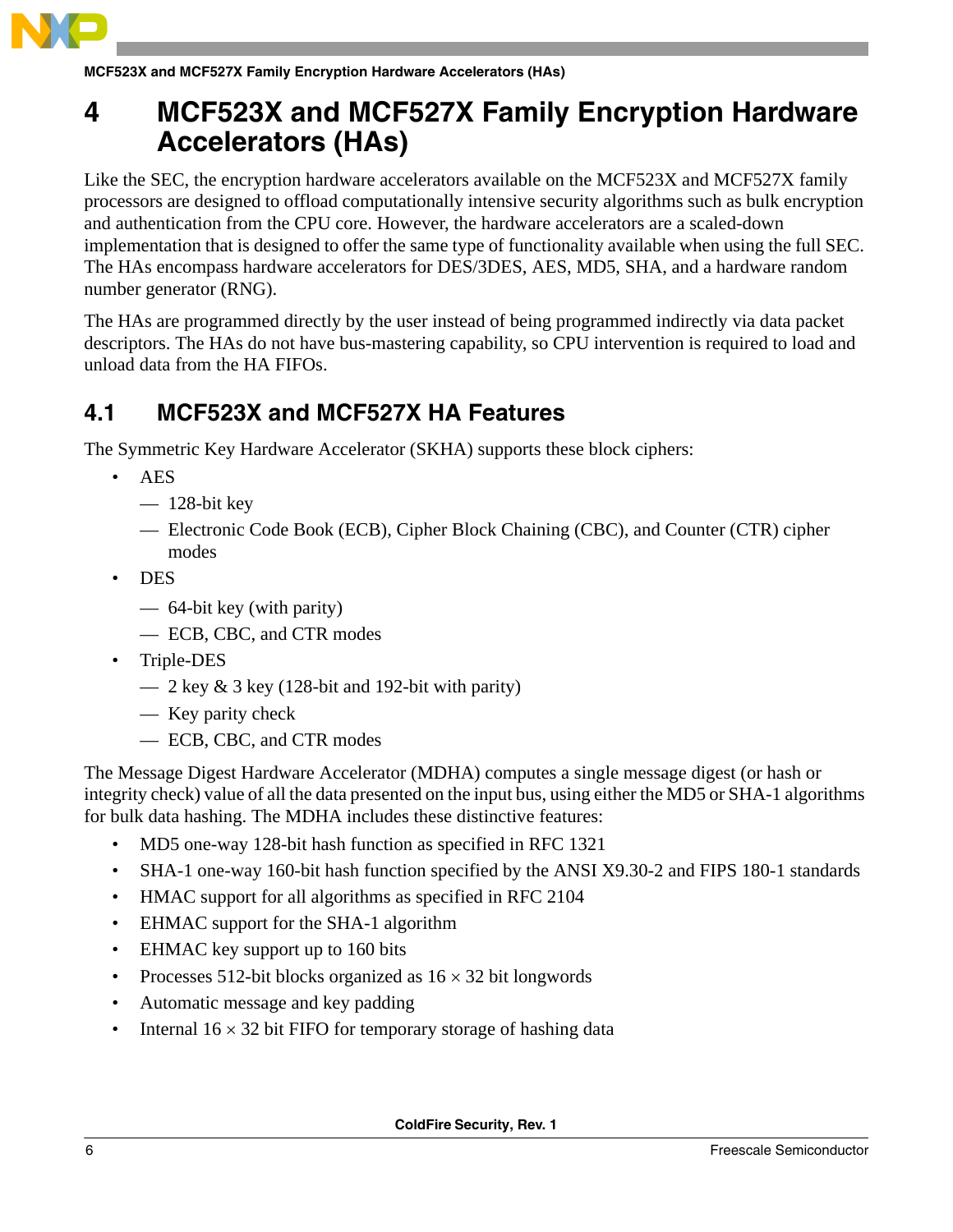

The random number generator (RNG) module is capable of generating 32-bit random numbers. It is designed to comply with FIPS-140 standards for randomness and non-determinism.

### <span id="page-6-0"></span>**4.2 Block Diagrams**

The HAs are more or less the execution units (EUs) from the SEC. The block diagrams are similar, but the HAs do not include the bus interface, crypto-channels, or the control block.

[Figure 2](#page-6-2) shows the block diagrams of the HA modules. Although the module block diagrams are shown together, in this implementation the modules are stand-alone and do not interact with each other.





# <span id="page-6-2"></span><span id="page-6-1"></span>**5 Integrated Security Engine (SEC) vs. Encryption Hardware Accelerators (HAs) Comparison**

<span id="page-6-3"></span>[Table 2](#page-6-3) lists differences in algorithm coverage between the SEC and HAs based on the functionality that is directly supported by hardware.

| Table 2. SEC vs. HAs Algorithm Support Comparison |  |
|---------------------------------------------------|--|
|                                                   |  |

|                                               | <b>Feature</b>   | <b>SEC</b>                | <b>HAs</b>               |
|-----------------------------------------------|------------------|---------------------------|--------------------------|
| Data                                          | Types            | DES and 3DES              | DES and 3DES             |
| <b>Encryption</b>                             | Modes            | ECB and CBC               | ECB, CBC, and CTR        |
| <b>Standard</b>                               | <b>Key Sizes</b> | 64-bit, 128-bit, 192-bit  | 64-bit, 128-bit, 192-bit |
| <b>Advanced Encryption</b><br><b>Standard</b> | Modes            | ECB, CBC, and CTR         | ECB, CBC, and CTR        |
|                                               | <b>Key Sizes</b> | 128-bit, 192-bit, 256-bit | 128-bit                  |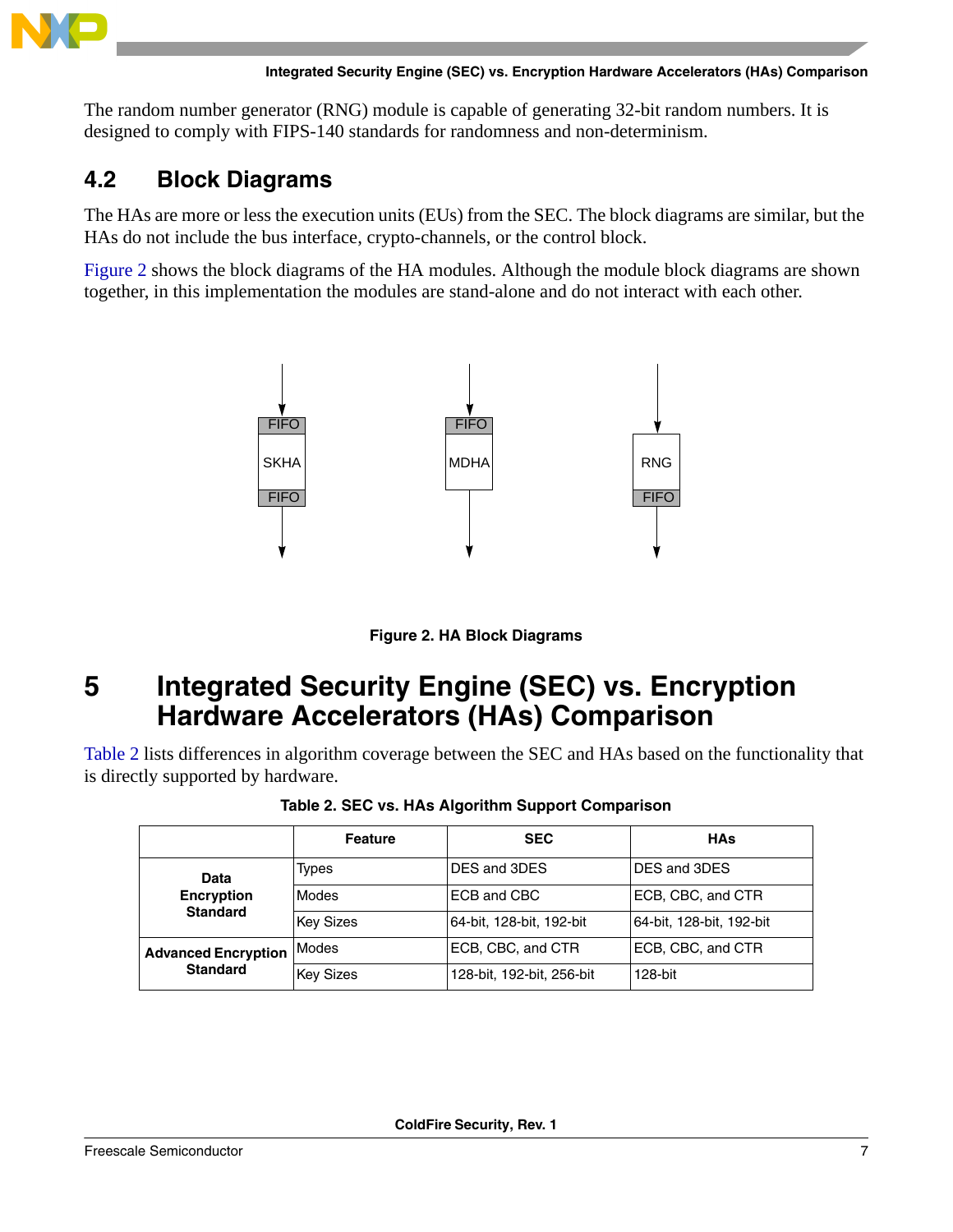

|                                   | <b>Feature</b>                      | <b>SEC</b>             | <b>HAs</b>            |
|-----------------------------------|-------------------------------------|------------------------|-----------------------|
| <b>ARC Four</b>                   | <b>Key Sizes</b>                    | 40-128 bit             | No support            |
| <b>Message Digests</b>            | Algorithms                          | MD-5, SHA-1, and SHA-2 | IMD5 and SHA-1        |
|                                   | Modes                               | <b>HMAC</b>            | <b>HMAC and EHMAC</b> |
| <b>Random Number</b><br>Generator | Hardware random<br>number generator | FIPS 140 compliant     | FIPS 140 compliant    |

Because all of the cipher algorithms supported by either the SEC or HAs can be implemented in software, differences in algorithm coverage do not necessarily impact the functionality of a system. However, if software is used instead of hardware there will be a performance impact.

There are many other differences between the two implementations that will affect the performance of the solution besides the functionality provided. The primary difference is that the SEC is a full coprocessor with bus mastering capability, but the HAs require CPU intervention to read and write to FIFOs. The additional work required by the CPU will decrease the overall throughput as compared to the SEC; however, the HAs nevertheless provide much better performance than software encryption routines.

# <span id="page-7-0"></span>**6 Export Controls and Import Compliance**

Export controls on commercial products incorporating strong encryption (implemented in hardware or software) are administered by the Bureau of Industry and Security (BIS) in the U.S. Department of Commerce. If your company intends to export or re-export these devices, your company as exporter is responsible for the proper classification of any item when it is exported. For more information please refer to the Bureau of Industry and Security's website (www.bis.doc.gov).

In addition to satisfying U.S. Government export controls, strong encryption products may require an import certificate from the country in which the customer accepts delivery.

# <span id="page-7-1"></span>**7 Federal Information Protection Standard (FIPS)**

The US Government publishes a Federal Information Protection Standard (FIPS) that describes how governmental agencies should protect sensitive data. FIPS 140-2 describes a series of conformance tests which data storage and networking equipment must meet to achieve various levels of FIPS certification, with particular focus on cryptography and assurance.

To achieve various FIPS levels, a product must pass certification at an authorized testing lab.

Freescale has certified the MPC190 to FIPS 140-2, Level 1. To achieve this level of certification the equipment must demonstrate that all encryption algorithms return the expected results, and that the random number generator is non-deterministic. This certification provides no pass-through benefit to our customers, but was an important demonstration of the correctness of our cryptographic implementation.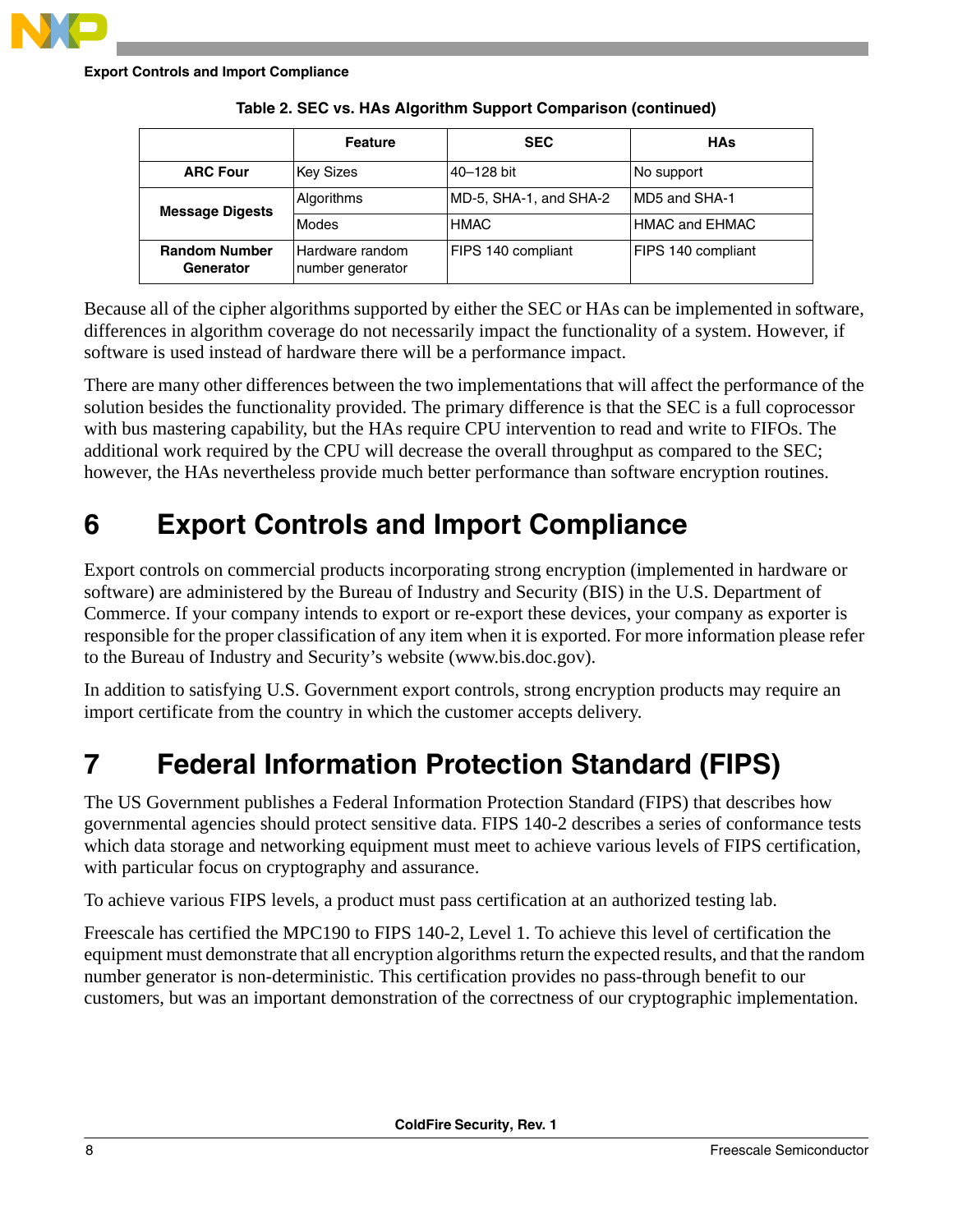

# <span id="page-8-0"></span>**8 References**

<span id="page-8-2"></span>[Table 3](#page-8-2) provides a list of Freescale references used throughout this application note.

### **Table 3. References**

| <b>Freescale Document</b><br><b>Number</b> | Title                    | <b>Revision</b> |
|--------------------------------------------|--------------------------|-----------------|
| <b>MCF5475RM</b>                           | MCF547x Reference Manual |                 |
| <b>MCF5485RM</b>                           | MCF548x Reference Manual | 4               |
| <b>MCF5235RM</b>                           | MCF5235 Reference Manual | 2               |
| <b>MCF5271RM</b>                           | MCF5271 Reference Manual |                 |
| <b>MCF5275RM</b>                           | MCF5275 Reference Manual |                 |

# <span id="page-8-1"></span>**9 Document Revision History**

<span id="page-8-3"></span>[Table 4](#page-8-3) provides a document revision history for this application note.

### **Table 4. Document Revision History**

| Rev. No. | <b>Substantive Change(s)</b>                               | Date of Release |
|----------|------------------------------------------------------------|-----------------|
|          | Initial Release                                            | August 2004     |
| 0.1      | Minor edits for clarification                              | November 2004   |
|          | Updated Section 6, "Export Controls and Import Compliance" | May 2008        |